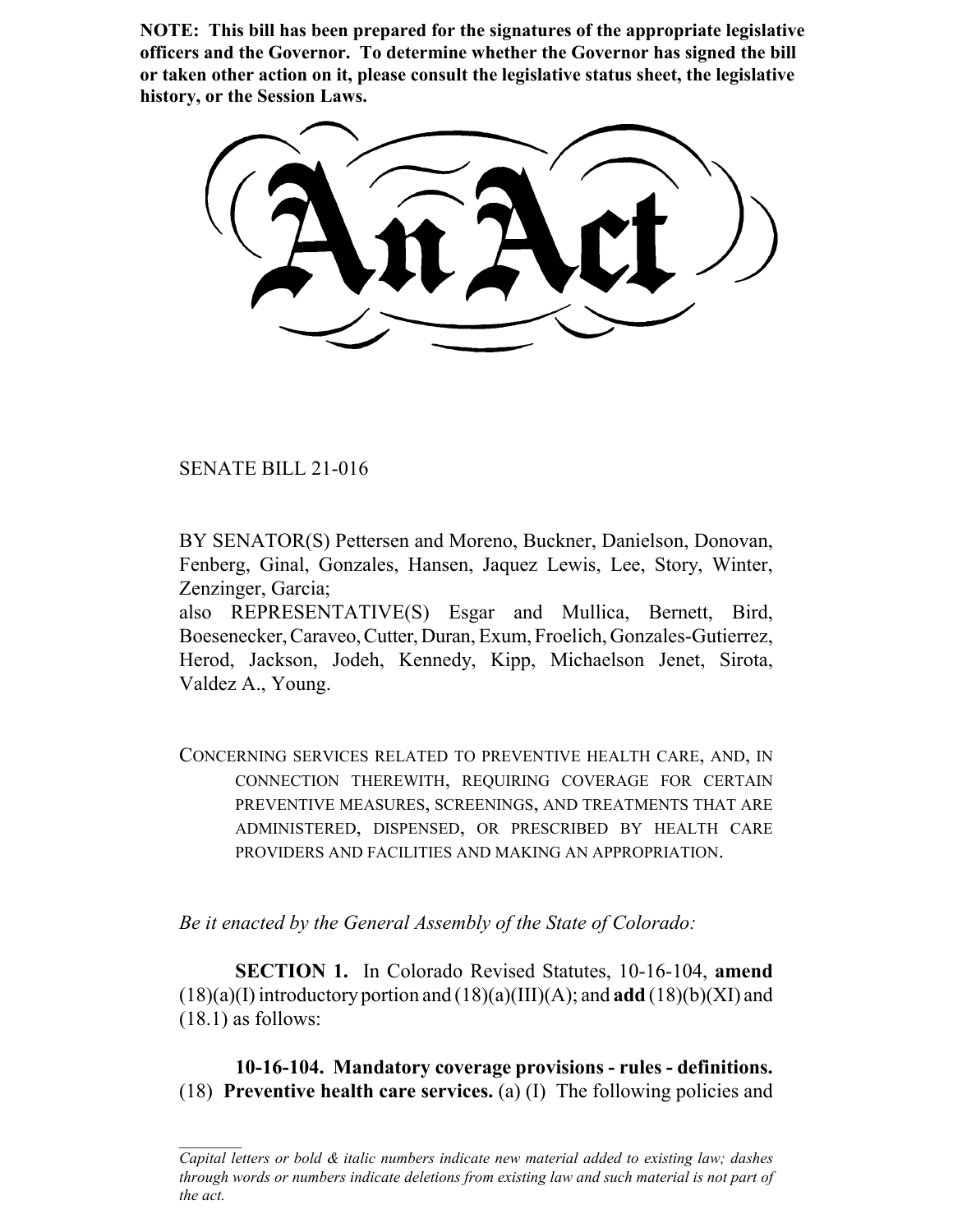contracts that are delivered, issued, renewed, or reinstated on or after January 1, 2010, must provide coverage for the total cost of the preventive health care services specified in paragraph (b) of this subsection (18) SUBSECTION (18)(b) OF THIS SECTION:

(III) (A) Except as provided in  $sub-sub-subparam$  (B) of this subparagraph (III) SUBSECTION (18)(a)(III)(B) OF THIS SECTION, coverage required by this subsection (18) is not subject to policy deductibles, copayments, or coinsurance.

(b) The coverage required by this subsection (18) must include preventive health care services for the following, in accordance with the A or B recommendations of the task force for the particular preventive health care service:

(XI) (A) COUNSELING, PREVENTION, AND SCREENING FOR A SEXUALLY TRANSMITTED INFECTION, AS DEFINED IN SECTION 25-4-402(10); EXCEPT THAT THE COVERAGE UNDER THIS SUBSECTION (18)(b)(XI) MUST BE PROVIDED TO ALL COVERED PERSONS REGARDLESS OF THE COVERED PERSON'S GENDER.

(B) THE DIVISION SHALL SUBMIT TO THE FEDERAL DEPARTMENT OF HEALTH AND HUMAN SERVICES ITS DETERMINATION AS TO WHETHER THE BENEFIT SPECIFIED IN THIS SUBSECTION  $(18)(b)(XI)$  is in addition to ESSENTIAL HEALTH BENEFITS AND WOULD BE SUBJECT TO DEFRAYAL BY THE STATE PURSUANT TO 42 U.S.C. SEC. 18031 (d)(3)(B) AND A REQUEST THAT THE FEDERAL DEPARTMENT CONFIRM THE DIVISION'S DETERMINATION WITHIN SIXTY DAYS AFTER RECEIPT OF THE DIVISION'S REQUEST AND SUBMISSION OF ITS DETERMINATION.

(C) THIS SUBSECTION (18)(b)(XI) APPLIES TO LARGE EMPLOYER POLICIES OR CONTRACTS ISSUED OR RENEWED ON OR AFTER JANUARY 1, 2022, AND TO INDIVIDUAL AND SMALL GROUP POLICIES AND CONTRACTS ISSUED ON OR AFTER JANUARY 1,2023, AND THE DIVISION SHALL IMPLEMENT THE REQUIREMENTS OF THIS SUBSECTION  $(18)(b)(XI)$  if the DIVISION RECEIVES CONFIRMATION FROM THE FEDERAL DEPARTMENT OF HEALTH AND HUMAN SERVICES THAT THE COVERAGE SPECIFIED IN THIS SUBSECTION (18)(b)(XI) DOES NOT CONSTITUTE AN ADDITIONAL BENEFIT THAT REQUIRES DEFRAYAL BY THE STATE PURSUANT TO 42 U.S.C. SEC. 18031 (d)(3)(B); THE FEDERAL DEPARTMENT OF HEALTH AND HUMAN SERVICES HAS OTHERWISE

## PAGE 2-SENATE BILL 21-016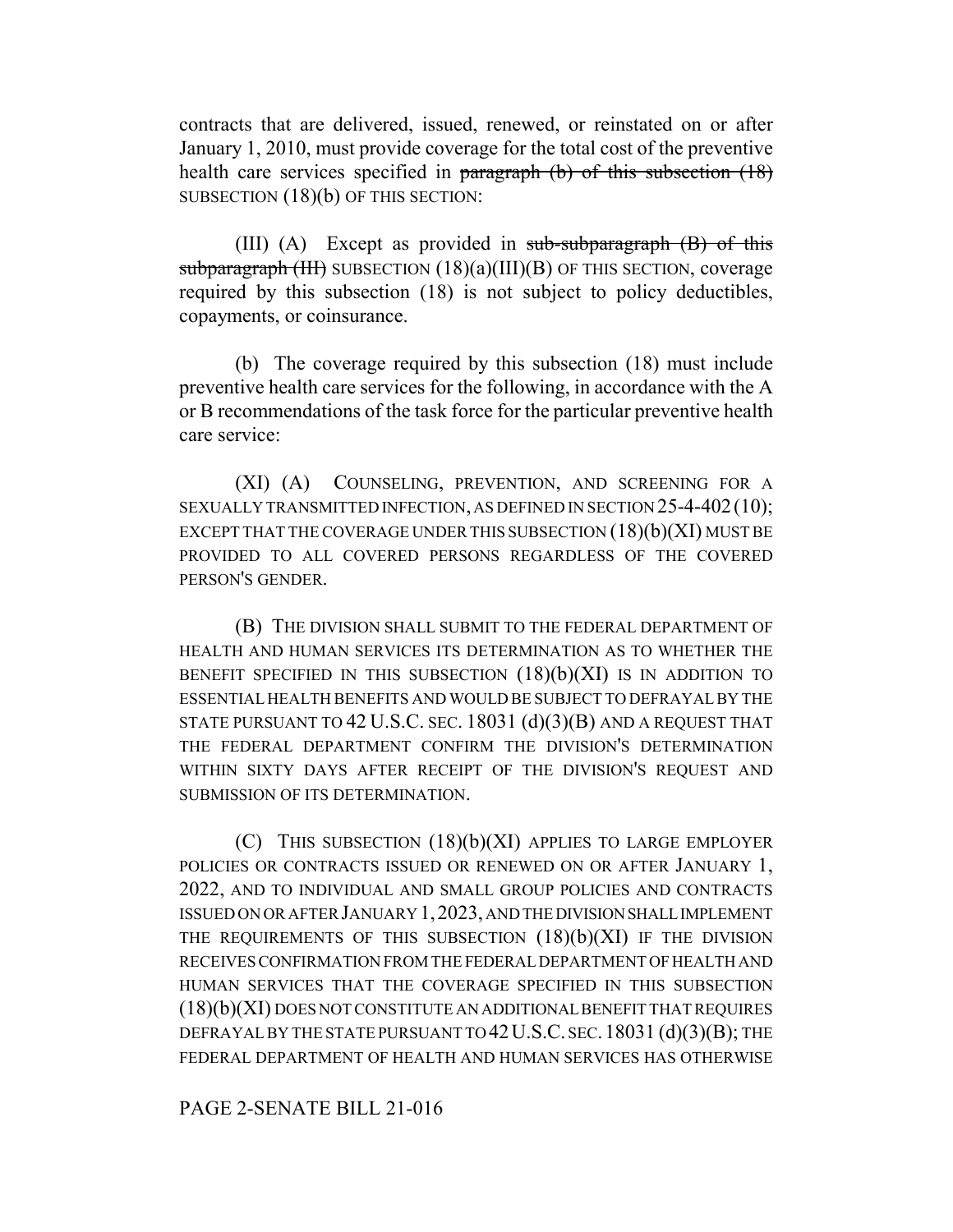INFORMED THE DIVISION THAT THE COVERAGE DOES NOT REQUIRE STATE DEFRAYAL PURSUANT TO 42 U.S.C. SEC. 18031 (d)(3)(B); OR MORE THAN THREE HUNDRED SIXTY-FIVE DAYS HAVE PASSED SINCE THE DIVISION SUBMITTED ITS DETERMINATION AND REQUEST FOR CONFIRMATION THAT THE COVERAGE SPECIFIED IN THIS SUBSECTION  $(18)(b)(XI)$  is not an ADDITIONAL BENEFIT THAT REQUIRES STATE DEFRAYAL PURSUANT TO 42 U.S.C. SEC. 18031 (d)(3)(B), AND THE FEDERAL DEPARTMENT OF HEALTH AND HUMAN SERVICES HAS FAILED TO RESPOND TO THE REQUEST WITHIN THAT PERIOD, IN WHICH CASE THE DIVISION SHALL CONSIDER THE FEDERAL DEPARTMENT'S UNREASONABLE DELAY A PRECLUSION FROM REQUIRING DEFRAYAL BY THE STATE.

(18.1) **Contraception.** (a) POLICIES OR CONTRACTS DESCRIBED IN SUBSECTION  $(18)(a)(I)$  OF THIS SECTION ISSUED OR RENEWED IN THIS STATE MUST PROVIDE COVERAGE FOR THE TOTAL COST OF CONTRACEPTION, AS DEFINED IN SECTION 2-4-401 (1.5).

(b) THE COVERAGE REQUIRED BY THIS SUBSECTION (18.1) IS NOT SUBJECT TO POLICY DEDUCTIBLES, COPAYMENTS, OR COINSURANCE.

(c) THIS SUBSECTION (18.1) DOES NOT APPLY TO GRANDFATHERED HEALTH BENEFIT PLANS.

(d) (I) THE DIVISION SHALL SUBMIT TO THE FEDERAL DEPARTMENT OF HEALTH AND HUMAN SERVICES:

(A) ITS DETERMINATION AS TO WHETHER THE BENEFIT SPECIFIED IN THIS SUBSECTION (18.1) IS IN ADDITION TO ESSENTIAL HEALTH BENEFITS AND WOULD BE SUBJECT TO DEFRAYAL BY THE STATE PURSUANT TO 42 U.S.C. SEC. 18031 (d)(3)(B); AND

(B) A REQUEST THAT THE FEDERAL DEPARTMENT CONFIRM THE DIVISION'S DETERMINATION WITHIN SIXTY DAYS AFTER RECEIPT OF THE DIVISION'S REQUEST AND SUBMISSION OF ITS DETERMINATION.

(II) THIS SUBSECTION (18.1) APPLIES TO LARGE EMPLOYER POLICIES OR CONTRACTS ISSUED OR RENEWED ON OR AFTER JANUARY 1,2022, AND TO INDIVIDUAL AND SMALL GROUP POLICIES AND CONTRACTS ISSUED ON OR AFTER JANUARY 1, 2023, AND THE DIVISION SHALL IMPLEMENT THE REQUIREMENTS OF THIS SUBSECTION (18.1), IF:

PAGE 3-SENATE BILL 21-016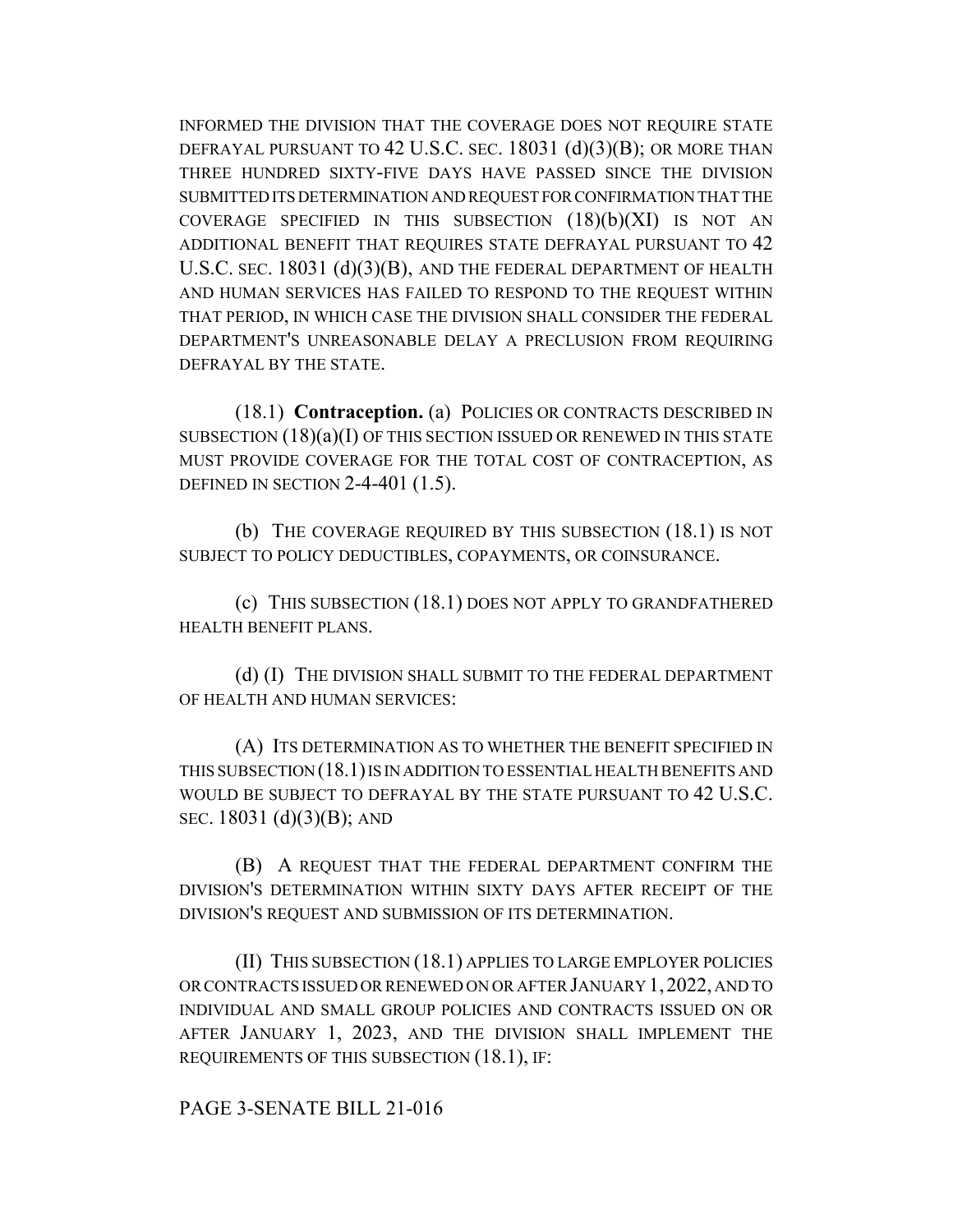(A) THE DIVISION RECEIVES CONFIRMATION FROM THE FEDERAL DEPARTMENT OF HEALTH AND HUMAN SERVICES THAT THE COVERAGE SPECIFIED IN THIS SUBSECTION (18.1) DOES NOT CONSTITUTE AN ADDITIONAL BENEFIT THAT REQUIRES DEFRAYAL BY THE STATE PURSUANT TO 42 U.S.C. SEC. 18031 (d)(3)(B);

(B) THE FEDERAL DEPARTMENT OF HEALTH AND HUMAN SERVICES HAS OTHERWISE INFORMED THE DIVISION THAT THE COVERAGE DOES NOT REQUIRE STATE DEFRAYAL PURSUANT TO 42U.S.C. SEC.18031 (d)(3)(B); OR

(C) MORE THAN THREE HUNDRED SIXTY-FIVE DAYS HAVE PASSED SINCE THE DIVISION SUBMITTED ITS DETERMINATION AND REQUEST FOR CONFIRMATION THAT THE COVERAGE SPECIFIED IN THIS SUBSECTION (18.1) IS NOT AN ADDITIONAL BENEFIT THAT REQUIRES STATE DEFRAYAL PURSUANT TO 42 U.S.C. SEC. 18031 (d)(3)(B), AND THE FEDERAL DEPARTMENT OF HEALTH AND HUMAN SERVICES HAS FAILED TO RESPOND TO THE REQUEST WITHIN THAT PERIOD, IN WHICH CASE THE DIVISION SHALL CONSIDER THE FEDERAL DEPARTMENT'S UNREASONABLE DELAY A PRECLUSION FROM REQUIRING DEFRAYAL BY THE STATE.

**SECTION 2.** In Colorado Revised Statutes, 25-4-409, **amend** (1)(a) and (2) as follows:

**25-4-409. Minors - treatment - consent.** (1) (a) A health care provider or facility, if consulted by a patient who is a minor, shall perform, at the minor's request, a diagnostic examination for a sexually transmitted infection. The health care provider or facility shall treat the minor for a sexually transmitted infection, if necessary; discuss, prevention ADMINISTER, DISPENSE, OR PRESCRIBE PREVENTIVE measures OR MEDICATIONS, where applicable; and include appropriate therapies and prescriptions.

(2) The consent of a parent or legal guardian is not a prerequisite for a minor to receive a consultation, examination, PREVENTIVE CARE, or treatment for sexually transmitted infections. For the purposes of this section, health care provided to a minor is confidential, and information related to that care must not be divulged to any person other than the minor; except that the reporting required pursuant to the "Child Protection Act of 1987", part 3 of article 3 of title 19, C.R.S., still applies. If the minor is thirteen years of age or younger, the health care provider may involve the

PAGE 4-SENATE BILL 21-016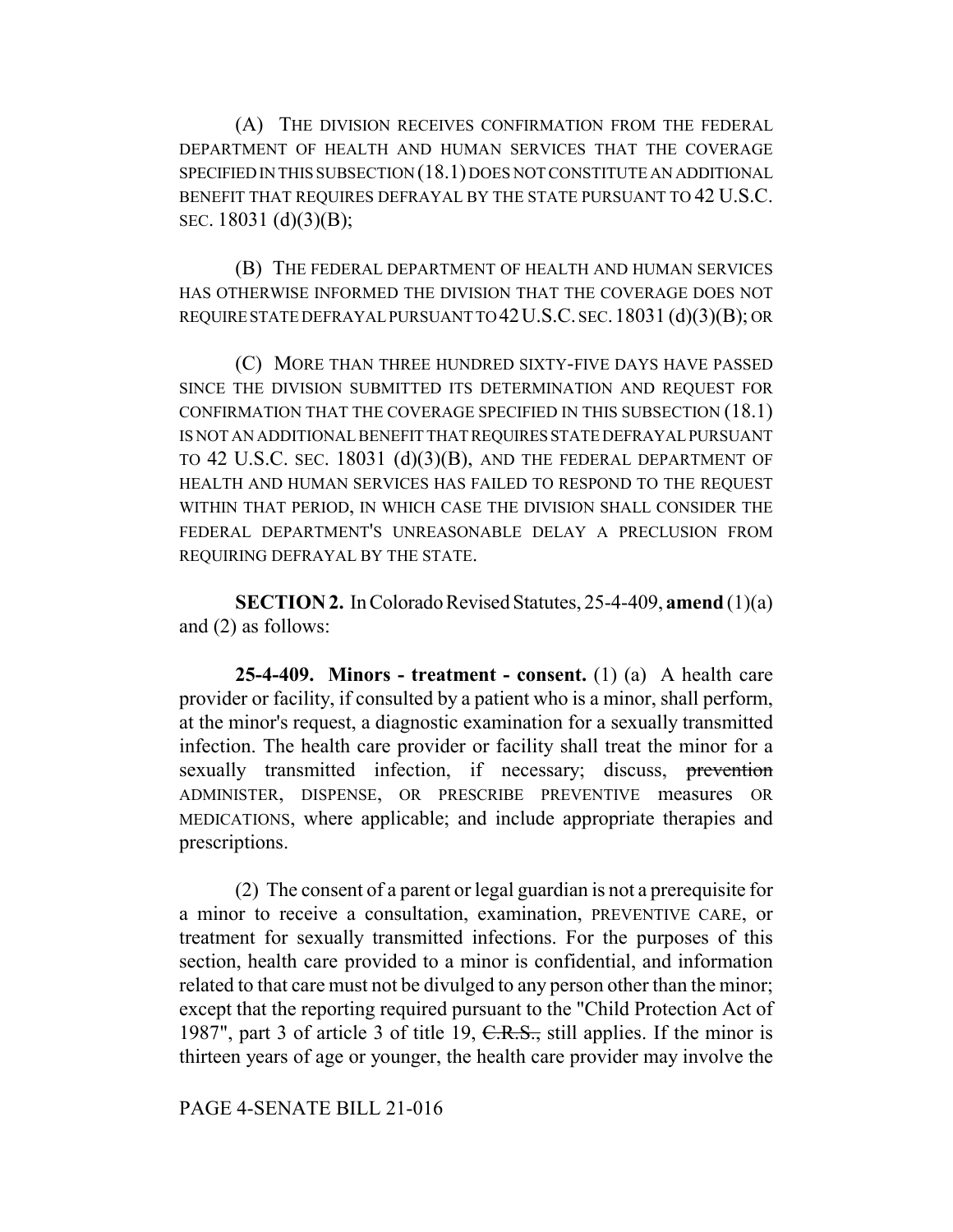minor's parent or legal guardian. A health care provider shall counsel the minor on the importance of bringing his or her THE MINOR'S parent or legal guardian into the minor's confidence regarding the consultation, exam, or treatment.

**SECTION 3.** In Colorado Revised Statutes, **amend** 25.5-4-412 as follows:

**25.5-4-412. Family planning services - family-planning-related services - rules - definitions.** (1) When medical or diagnostic FAMILY PLANNING services OR FAMILY-PLANNING-RELATED SERVICES are provided in accordance with this article ARTICLE 4 and articles 5 and 6 of this title by a certified family planning clinic TITLE 25.5, the executive director of the state department shall authorize reimbursement for the services, The reimbursement shall be made directly to the certified family planning clinic SUBJECT TO SECTION 50 OF ARTICLE V OF THE STATE CONSTITUTION. THE STATE DEPARTMENT, ANY INTERMEDIARY, OR ANY MANAGED CARE ORGANIZATION SHALL REIMBURSE THE PROVIDER OF THOSE SERVICES. FAMILY PLANNING SERVICES AND FAMILY-PLANNING-RELATED SERVICES ARE NOT SUBJECT TO POLICY DEDUCTIBLES, COPAYMENTS, OR COINSURANCE.

(2) For purposes of As USED IN this section, "certified family planning clinic" means a family planning clinic certified by the Colorado department of public health and environment, accredited by a national family planning organization, and staffed by medical professionals licensed to practice in the state of Colorado, including, but not limited to, doctors of medicine, doctors of osteopathy, physician assistants, and advanced practice nurses. UNLESS THE CONTEXT OTHERWISE REQUIRES:

(a) "FAMILY-PLANNING-RELATED SERVICES" MEANS SERVICES PROVIDED IN A FAMILY PLANNING SETTING AS PART OF OR AS A FOLLOW-UP TO A FAMILY PLANNING VISIT, INCLUDING:

(I) MEDICALLY NECESSARY EVALUATIONS OR PREVENTIVE SERVICES, SUCH AS TOBACCO UTILIZATION SCREENING, COUNSELING, TESTING, AND CESSATION SERVICES;

(II) CERVICAL CANCER SCREENING AND PREVENTION;

(III) DIAGNOSIS OR TREATMENT OF A SEXUALLY TRANSMITTED

## PAGE 5-SENATE BILL 21-016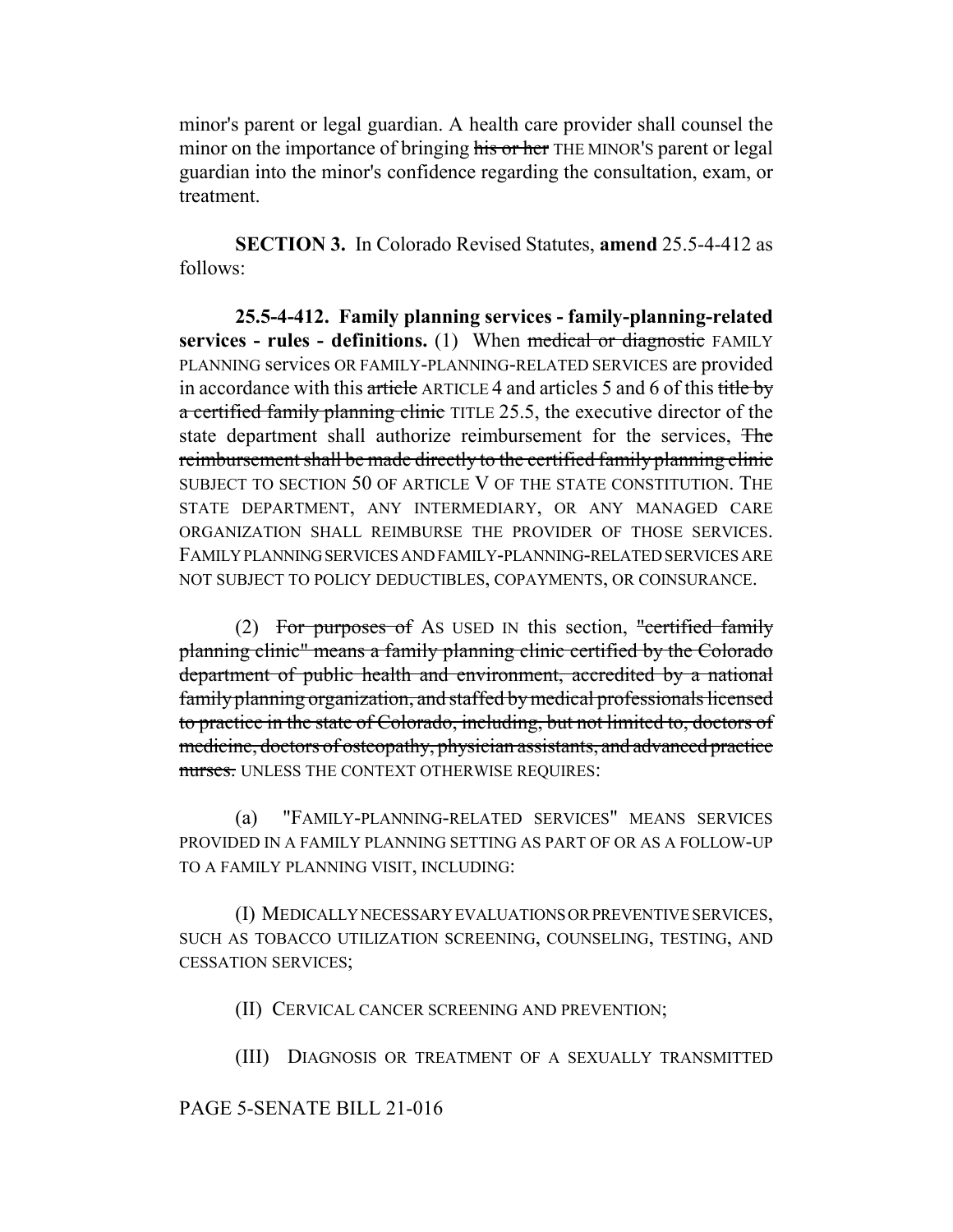INFECTION OR SEXUALLY TRANSMITTED DISEASE, AND MEDICATION AND SUPPLIES TO PREVENT A SEXUALLY TRANSMITTED INFECTION OR SEXUALLY TRANSMITTED DISEASE; AND

(IV) ANY OTHER MEDICAL DIAGNOSIS, TREATMENT, OR PREVENTIVE SERVICE THAT IS ROUTINELY PROVIDED PURSUANT TO A FAMILY PLANNING VISIT.

(b) "FAMILY PLANNING SERVICES" MEANS ALL SERVICES COVERED BY THE FEDERAL TITLE X FAMILY PLANNING PROGRAM, REGARDLESS OF AN INDIVIDUAL'S AGE, SEX, OR GENDER IDENTITY, OR THE AGE, SEX, OR GENDER IDENTITY OF THE INDIVIDUAL'S PARTNER, INCLUDING BUT NOT LIMITED TO:

(I) ALL CONTRACEPTION, AS DEFINED IN SECTION 2-4-401 (1.5);

(II) HEALTH-CARE AND COUNSELING SERVICES FOCUSED ON PREVENTING, DELAYING, OR PLANNING FOR A PREGNANCY;

(III) FOLLOW-UP VISITS TO EVALUATE OR MANAGE PROBLEMS ASSOCIATED WITH CONTRACEPTIVE METHODS;

(IV) STERILIZATION SERVICES, REGARDLESS OF AN INDIVIDUAL'S SEX; AND

(V) BASIC FERTILITY SERVICES.

(3) For purposes of this section, all medical care services or goods rendered by a certified family planning clinic that are benefits of the Colorado medical assistance program. shall be ordered by a physician who need not be physically present on the premises of the certified family planning clinic at the time services are rendered.

(4) Nothing in this section shall be construed as expanding the provision of services available as a part of the medical assistance program established pursuant to this article and articles 5 and 6 of this title. For purposes of making payments to certified family planning clinics pursuant to this section PROVIDERS, the state board shall establish rules implementing this section. The rules promulgated pursuant to this subsection (4) shall ensure that the reimbursement for services rendered by a certified family planning clinic pursuant to this section shall not be the sole result of an

PAGE 6-SENATE BILL 21-016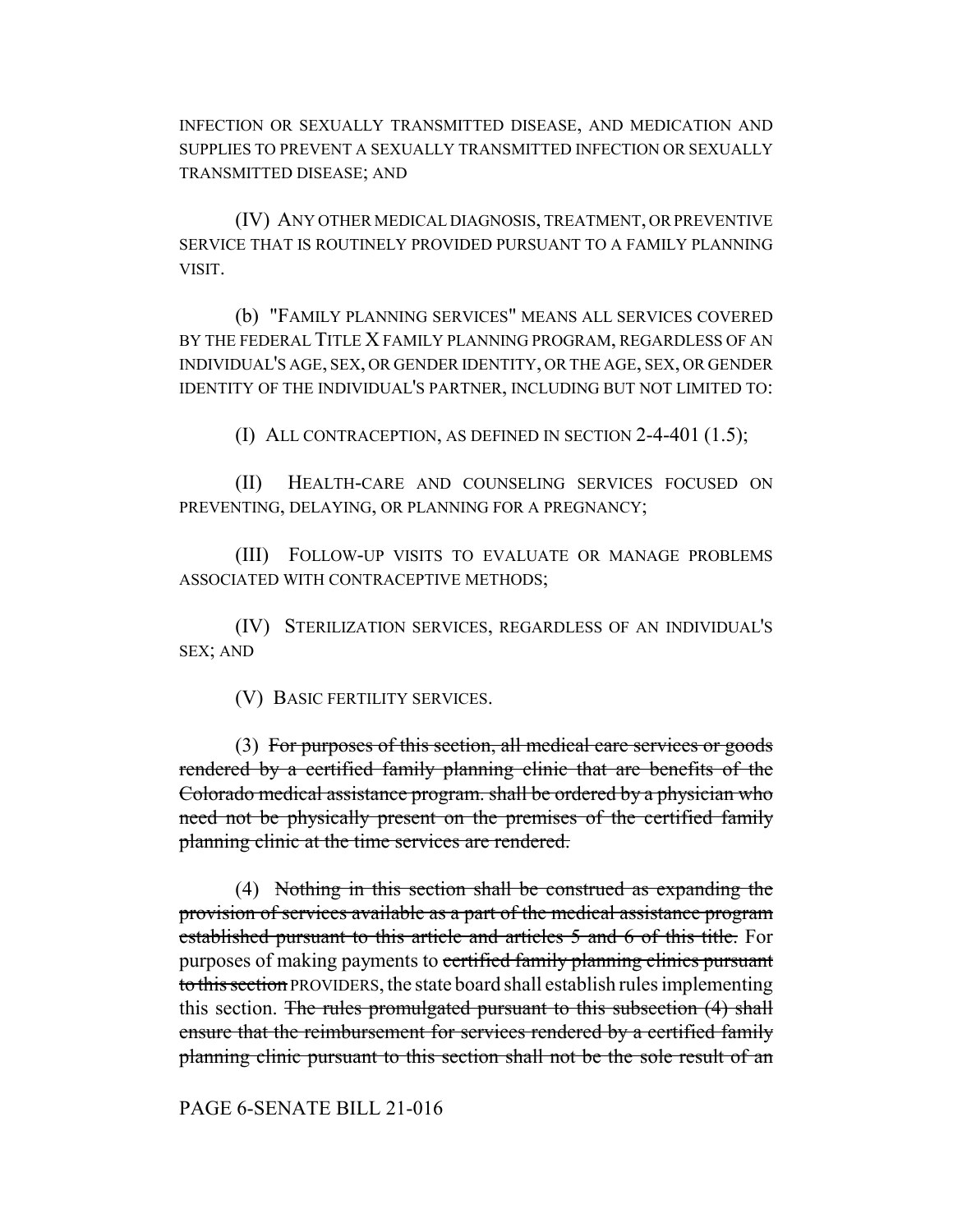## increase in the costs to the state medical assistance program.

(5) ANY RECIPIENT MAY OBTAIN FAMILY PLANNING SERVICES OR FAMILY-PLANNING-RELATED SERVICES FROM ANY LICENSED HEALTH CARE PROVIDER, INCLUDING BUT NOT LIMITED TO A DOCTOR OF MEDICINE, DOCTOR OF OSTEOPATHY, PHYSICIAN ASSISTANT, OR ADVANCED PRACTICE NURSE, WHO PROVIDES SUCH SERVICES. THE ENROLLMENT OF A RECIPIENT IN A MANAGED CARE ORGANIZATION, OR A SIMILAR ENTITY, DOES NOT RESTRICT A RECIPIENT'S CHOICE OF THE LICENSED PROVIDER FROM WHOM THE RECIPIENT MAY RECEIVE THOSE SERVICES.

(6) THE STATE BOARD SHALL PROMULGATE RULES ESTABLISHING THE SPECIFIC FAMILY-PLANNING-RELATED SERVICES AND FAMILY PLANNING SERVICES IDENTIFIED IN SUBSECTIONS  $(2)(a)$  AND  $(2)(b)$  OF THIS SECTION. PRIOR TO PROMULGATING THE RULES, THE STATE DEPARTMENT SHALL ENGAGE IN A STAKEHOLDER PROCESS THAT ATTEMPTS TO INCLUDE INDIVIDUALS WHO HAVE RECEIVED FAMILY PLANNING SERVICES THROUGH THE STATE'S MEDICAL ASSISTANCE PROGRAM OR THE CHILDREN'S BASIC HEALTH PLAN, REPRESENTATIVES OF CONSUMER ADVOCACY ORGANIZATIONS, AND FAMILY PLANNING PROVIDERS. THE STAKEHOLDERS MUST BE DIVERSE WITH REGARD TO RACE, ETHNICITY, IMMIGRATION STATUS, AGE, ABILITY, SEXUAL ORIENTATION, GENDER IDENTITY, OR GEOGRAPHIC REGION OF THE STATE.

**SECTION 4. Appropriation.** (1) For the 2021-22 state fiscal year, \$90,547 is appropriated to the department of health care policy and financing. This appropriation is from the general fund. To implement this act, the department may use this appropriation for the Medicaid management information system maintenance and projects.

(2) For the 2021-22 state fiscal year, the general assembly anticipates that the department of health care policy and financing will receive \$814,920 in federal funds for the Medicaid management information system maintenance and projects to implement this act. The appropriation in subsection (1) of this section is based on the assumption that the department will receive this amount of federal funds, which is subject to the "(I)" notation as defined in the annual general appropriation act for the same fiscal year.

(3) For the 2021-22 state fiscal year, \$13,353 is appropriated to the

PAGE 7-SENATE BILL 21-016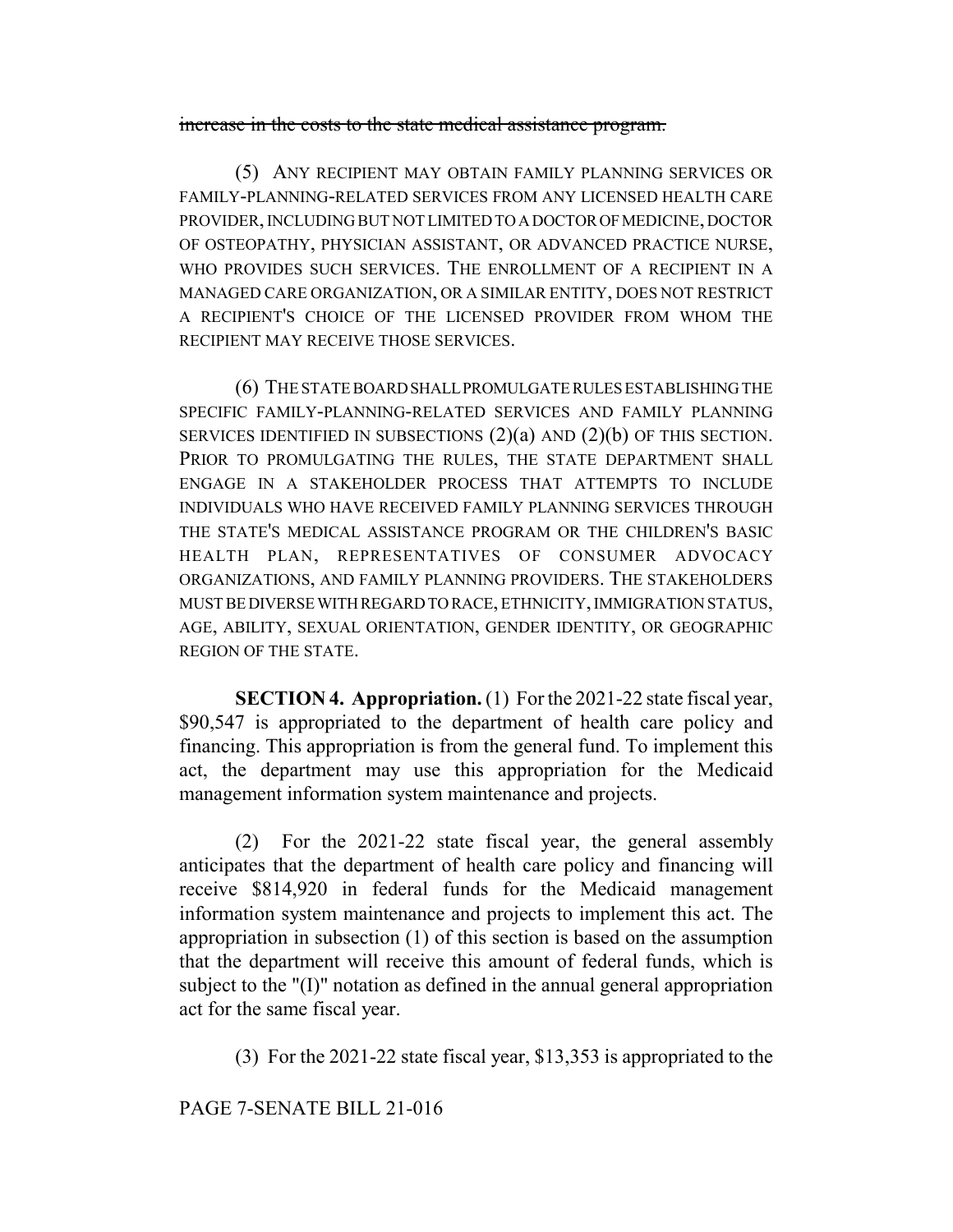department of regulatory agencies for use by the division of insurance. This appropriation is from the division of insurance cash fund created in section 10-1-103 (3), C.R.S., and is based on an assumption that the division will require an additional 0.2 FTE. To implement this act, the division may use this appropriation for personal services.

**SECTION 5. Applicability.** Section 1 of this act applies to health benefit plans issued or renewed on or after January 1, 2023.

**SECTION 6. Safety clause.** The general assembly hereby finds,

## PAGE 8-SENATE BILL 21-016